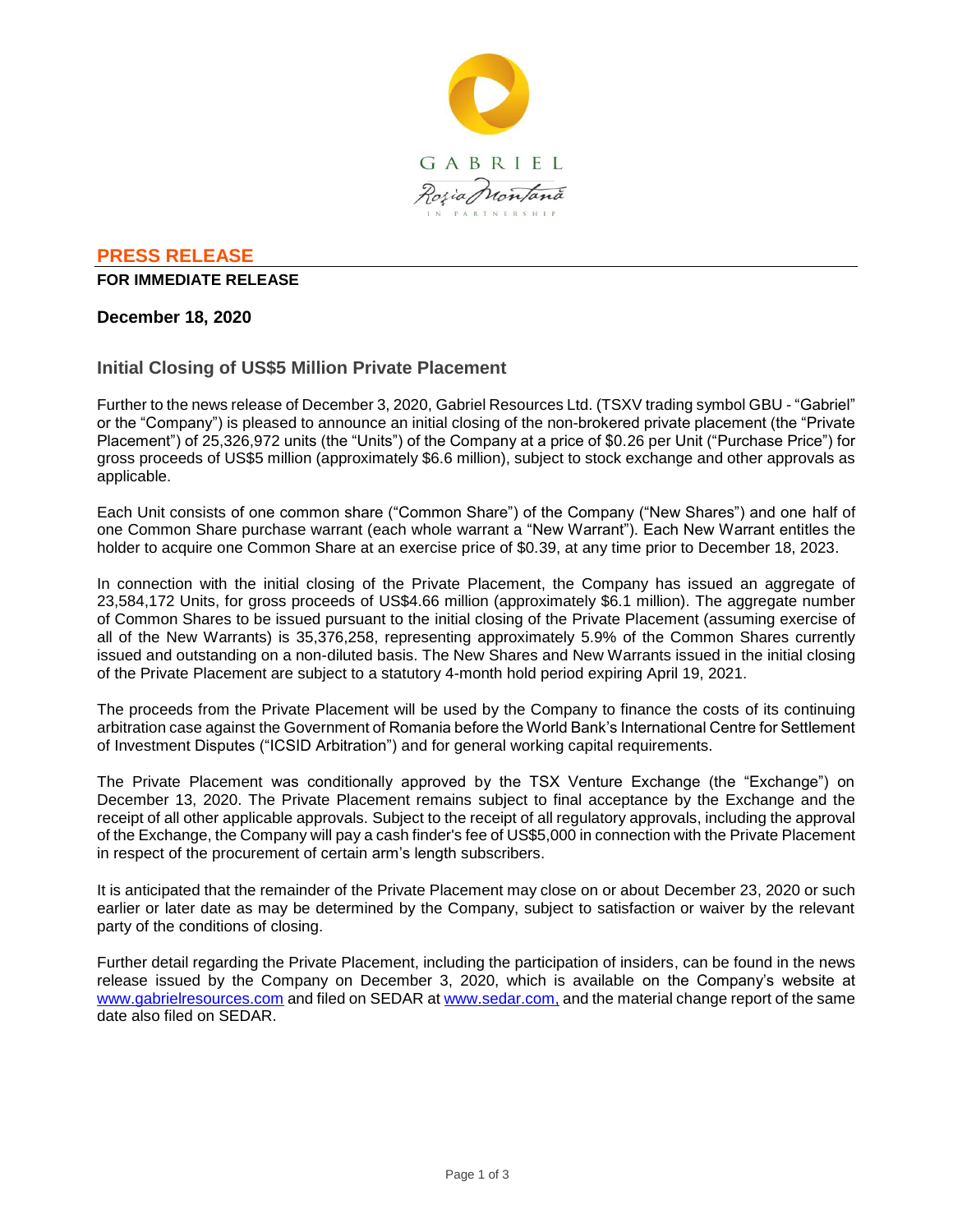#### **Securities Currently In Issue**

As a result of the closing of the Private Placement the Company has the following securities in issue:

- 621,364,210 Common Shares issued and outstanding;
- 11,792,086 Common Share purchase warrants which are exercisable at a price of \$0.39 at any time prior to December 18, 2023
- 5,225,970 Common Share purchase warrants which are exercisable at a price of \$0.645 at any time prior to September 13, 2024;
- 76,504,263 Common Share purchase warrants which are exercisable at a price of \$0.645 at any time prior to August 23, 2024;
- 25,723,372 Common Share purchase warrants which are exercisable at a price of \$0.49 at any time prior to January 15, 2024;
- 80,702,475 Common Share purchase warrants which are exercisable at a price of \$0.49 at any time prior to December 21, 2023;
- 103,867,820 Common Share purchase warrants which are exercisable at a price of \$0.46 at any time prior to June 30, 2021;
- \$90,862,000 of convertible subordinated unsecured notes, with an annual coupon of 0.025%, a conversion price of \$0.3105, and a maturity date of June 30, 2021. At maturity, the Company will have the ability to repay the notes through the issuance of Common Shares; and
- 95,625 arbitration value rights ("AVRs"), comprising:
	- $\circ$  55,000 AVRs entitling the holders to a pro rata share of 7.5% of any proceeds arising from any monies received by the Company and/or any of its affiliates pursuant to any settlement or arbitral awards irrevocably made in its favour in relation to the ICSID Arbitration ("ICSID Award"), subject to a maximum aggregate entitlement of \$175 million among all holders of such AVRs; and
	- $\circ$  40,625 AVRs entitling the holders to a pro rata share of 5.54% of any proceeds arising from any ICSID Award, subject to a maximum aggregate entitlement of \$129.3 million among all holders of such AVRs.

The securities described herein have not been, and will not be, registered under the United States Securities Act of 1933, as amended (the "U.S. Securities Act") or any state securities laws and accordingly may not be offered or sold within the United States or to "U.S. persons", as such term is defined in Regulation S promulgated under the U.S. Securities Act ("U.S. Persons"), except in compliance with the registration requirements of the U.S. Securities Act and applicable state securities requirements or pursuant to exemptions therefrom. This news release does not constitute an offer to sell or a solicitation of an offer to buy any of the Company's securities to, or for the account of benefit of, persons in the United States or U.S. Persons.

For information on this press release, please contact:

Dragos Tanase President & CEO Phone: +40 730 399 019 dt@gabrielresources.com Richard Brown Chief Financial Officer Mobile: +44 7748 760276 richard.brown@gabrielresources.com

*Neither TSX Venture Exchange nor its Regulation Services Provider (as that term is defined in policies of the TSX Venture Exchange) accepts responsibility for the adequacy or accuracy of this release.*